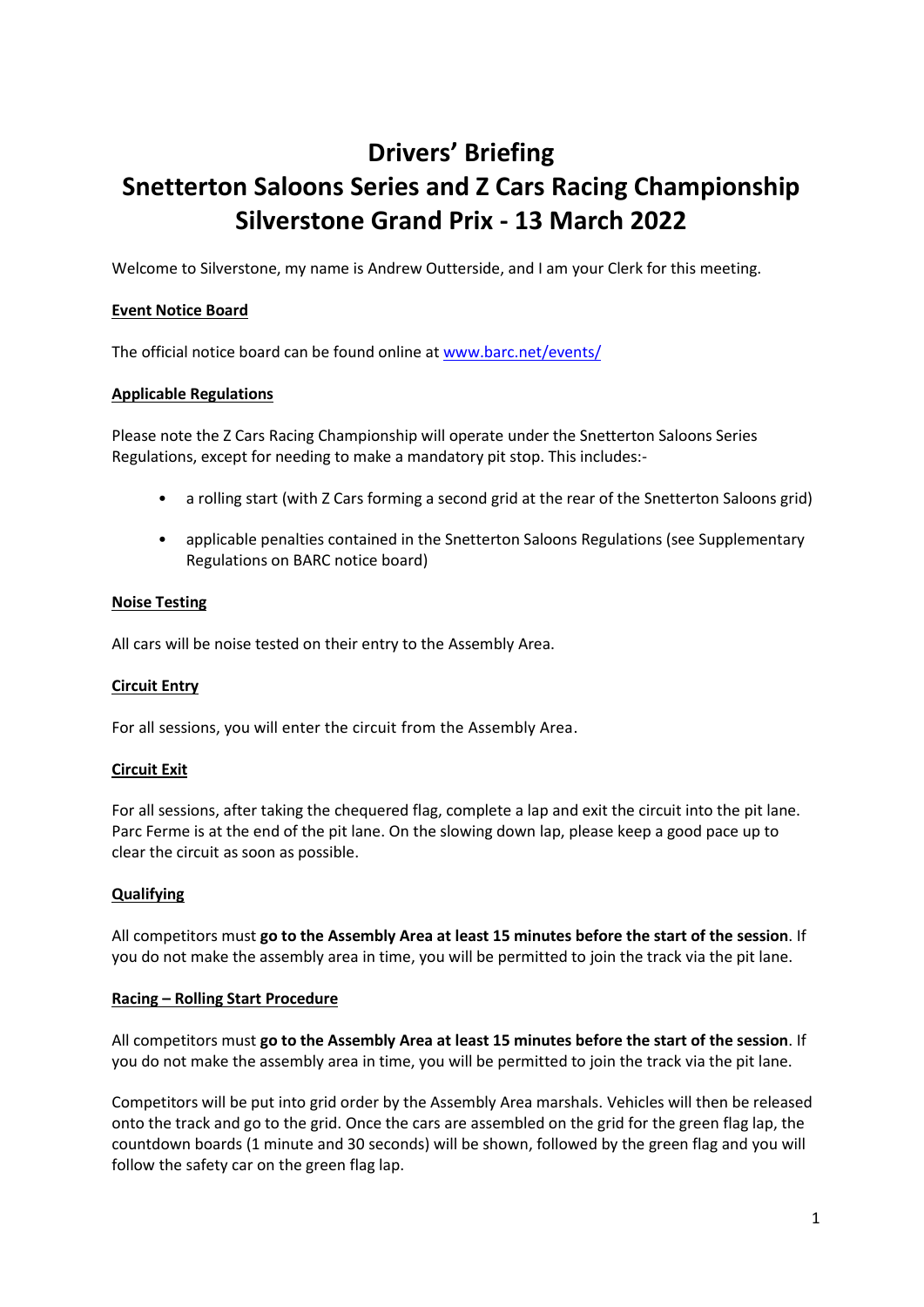If the circuit is clear for a start the safety car will extinguish its lights along the Wellington Straight and exit into the pitlane. Following the safety car extinguishing its lights, the pole position holder has control of the pace of the grid.

A steady pace should be maintained, and the grid should close up in a 2 x 2 formation as per the grid sheet in preparation for a race start.

As you approach the start line the red lights on the gantry will be on to indicate the race is going to start. Provided the starter is satisfied with the formation of the grid, the race will be started. **You may race once the red lights go out**.

Failure to maintain position or acceleration before the lights go out can result in a false start penalty being issued.

If you fall behind on the green flag lap and become the last car, you must stay at the back of the grid, and must not seek to retake your grid position.

## **Aborted Rolling Start**

If the red start lights stay on, this is an indication of an aborted start. Drivers will go round again, following the same procedure as before, but with no safety car, **pole position will control the grid and is responsible for slowing the cars down for the start on the Wellington Straight**. Please note that if there is an aborted start, the race time starts when the pole position car crosses the line at the aborted start.

## **Red Flag**

In the event of a red flag in qualifying, slow down and return to the pit lane. Should a red flag be shown during the race, slow down and return to the grid, stopping short of the rear of the grid and await instructions from the marshals.

## **Safety Car**

The safety car will only be used for the race. When the yellow flags and S/C boards are displayed, drivers are required to **slow down significantly and immediately**. The lead car must allow a reasonable gap to any car in front so that the safety car can be deployed. Failure to do so will result in a penalty being applied. Cars behind the lead car should catch up with the car ahead, with a gap of no more than five car lengths between each vehicle.

Once the safety car extinguishes its lights, the lead driver will control the pace of the field. **There is no overtaking or overlapping of another car until you have passed the control/finish line.** The pit lane remain opens during any safety car periods and competitors are permitted to make their mandatory pit stop.

## **Mandatory Pit Stop – (THIS ONLY APPLIES TO SNETTERTON SALOONS)**

The **mandatory pit stop must not be less than 90 seconds**. This is timed from crossing the TSL timing lines at pit entry and exit. It is your responsibility to know the pit stop regulations. They should have been read in detail by the drivers and the team personnel.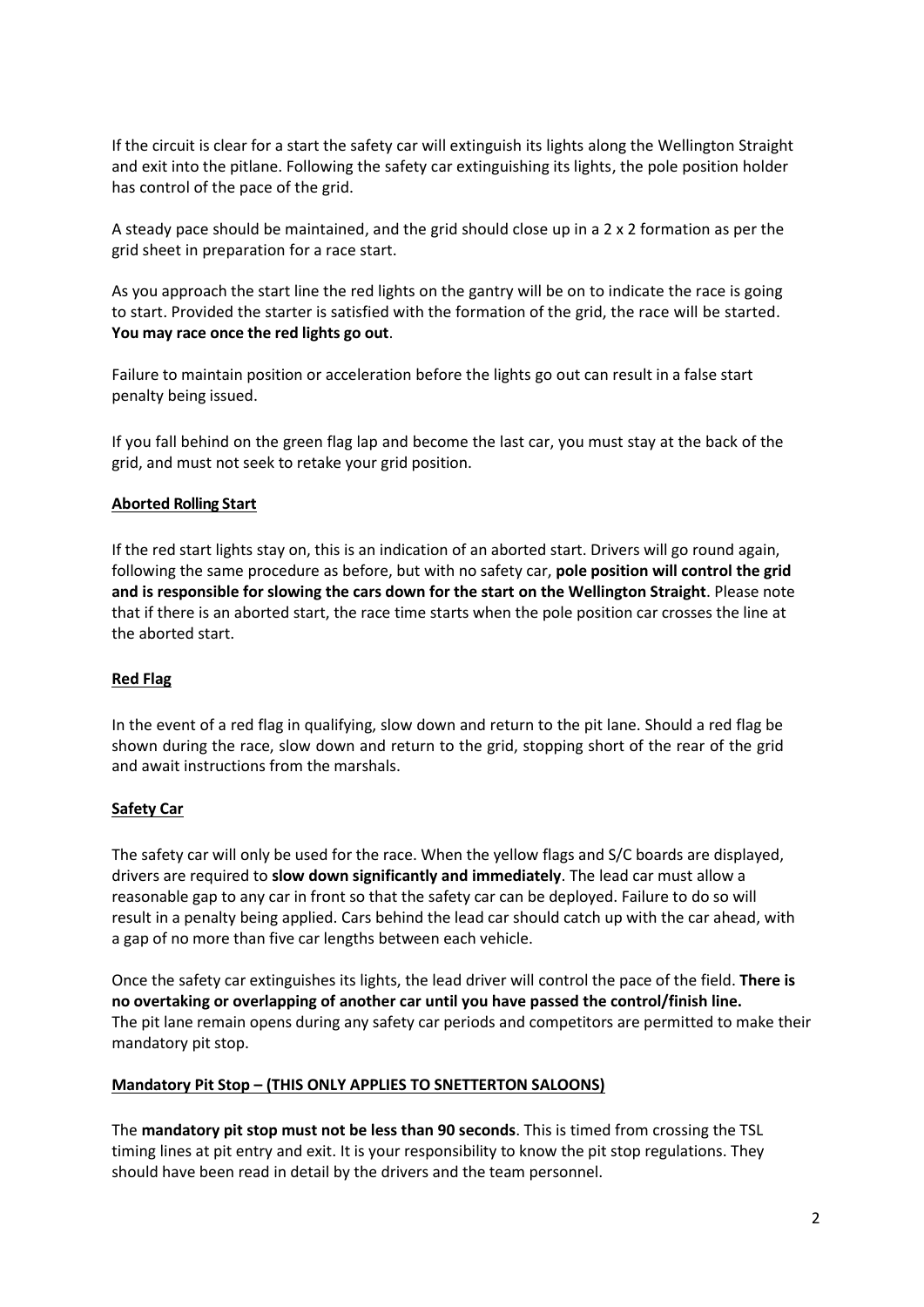Please see the Supplementary Regulations on the Event Notice Board and the Snetterton Saloons Pit Stop Guidance document published on Snetterton Saloons website:- [www.snettertonsaloons.com](http://www.snettertonsaloons.com/)

It is important to note that the **pit lane speed limit is reduced to 40Kph (25mph)** for safety reasons.

A 15-minute Pit Stop Window will operate as follows:-

- **Pit Stop Window Opens - @ 15 minutes race time**
- **Pit Stop Window Closes - @ 30 minutes race time**

**Competitors in the Fast Lane must give priority to competitors joining the Fast Lane from the Inner Lane**. Notwithstanding this priority, **competitors moving from the Inner Lane to the Fast Lane must make themselves aware of any vehicles in the Fast Lane** and be prepared to delay their entry to the Fast Lane if necessary.

When exiting the pit lane, please take care when joining the circuit. Do not cross the solid white blend line on the left-hand side.

## **Track Limits**

Are being monitored by officials and the following penalties will apply to track limit infringements:-

- In qualifying if it is on your fastest lap, the lap time will be removed
- In the race **each and every third offence for the car** a drive-through penalty

## **Stopping Trackside**

If you stop trackside, please follow two simple instructions:-

- park your vehicle as close to a marshal's post and as close to the barrier as possible
- you will be approached by a marshal who will be looking for a "thumbs up" signalfrom you to indicate that you are OK. Once you have given the signal when safe to do so get out of your car and quickly get yourself to a place of greater safety.

## **Live snatch**

Live snatch will operate at this meeting under double waved yellow flags, possibly supplemented by light boards.

## **Flags**

Are supplemented with digital lights at this circuit, digital lights have the same meaning and authority as flags.